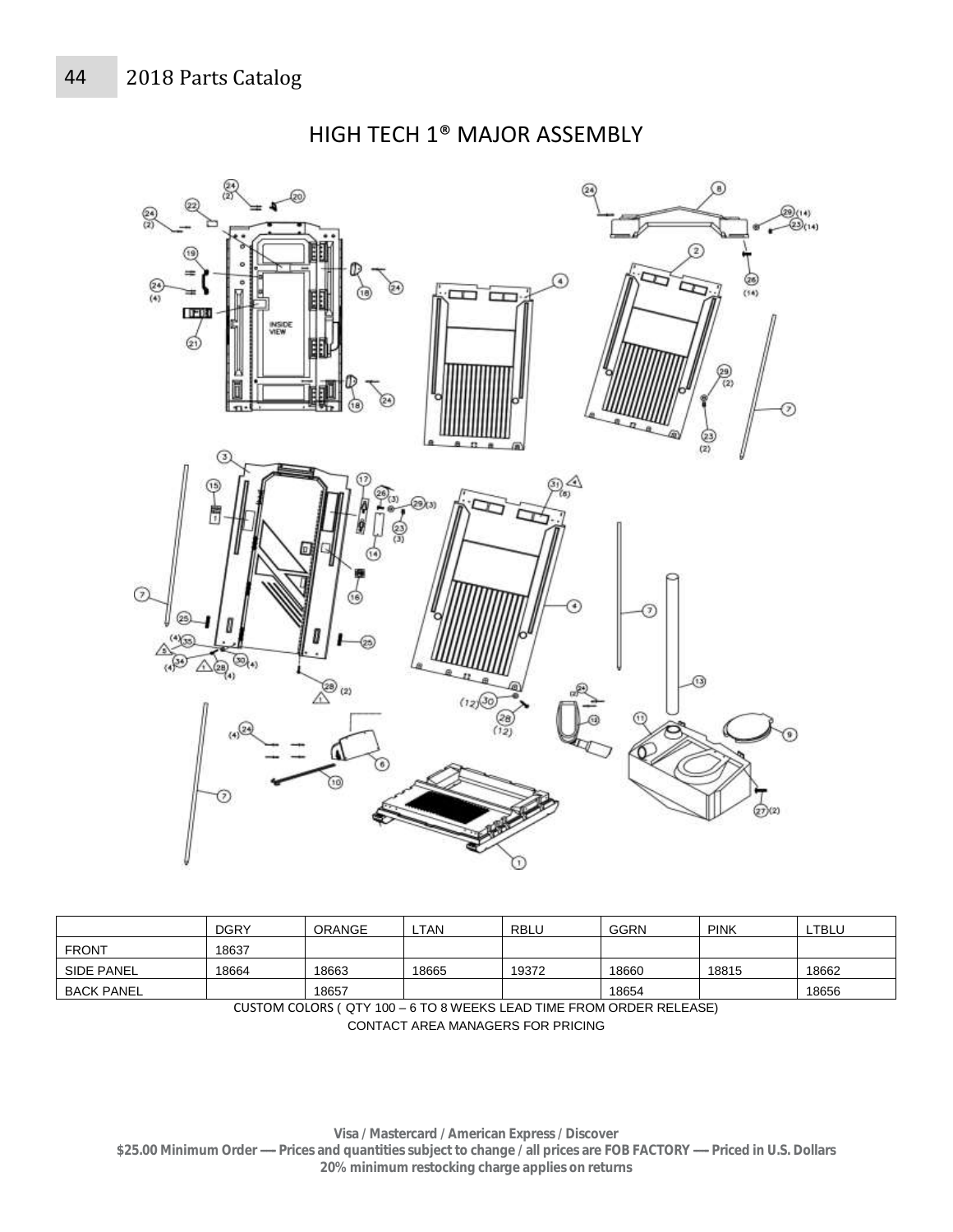## HIGH TECH 1® MAJOR ASSEMBLY

| <b>REVD</b><br><b>ITEM#</b> | PART#      | <b>QTY PER</b><br><b>UNIT</b> | <b>DESCRIPTION</b>                         | <b>PRICE EACH</b> |
|-----------------------------|------------|-------------------------------|--------------------------------------------|-------------------|
| 1                           | 18615      |                               | <b>BASE-TRS/HT ROTOMOLD</b>                |                   |
| $2***$                      | <b>MTO</b> |                               | PANEL- HIGH TECH BACK                      |                   |
| 3                           | 18637      | 1                             | FRONT ASSY- HIGH TECH SGRY                 |                   |
| $4**$                       | <b>MTO</b> | $\overline{2}$                | <b>PANEL-HIGH TECH SIDE</b>                |                   |
|                             | 18649      | 1                             | <b>HDWE-HIGH TECH</b>                      |                   |
| 6                           | 18652      | 1                             | HOOD- PAPERGUARD 3 ROLL                    |                   |
|                             | 19116      | 1                             | KIT- PAPERGRD 3 ROLL PUSH CAP              |                   |
|                             | 19114      | 1                             | KIT- PAPERGRD 3 ROLL POP RVT               |                   |
|                             | 19408      | 1                             | KIT- PAPERGRD 4 ROLL VERTICAL              |                   |
| 7                           | 18681      | 4                             | ROD-FIBERGLASS 72                          |                   |
| 8                           | 18682      | 1                             | ROOF-HT1                                   |                   |
| 9                           | 18757      | 1                             | SEAT- ELONG TRS/HT/WC GREY                 |                   |
|                             | 19196      | 1                             | KIT-T/SEAT 2-1/2 BOLT/NUT SET              |                   |
| 10                          | 22310      |                               | SPINDLE- PRGRD II 3 ROLL METAL             |                   |
|                             | 18696      |                               | SPINDLE- PAPERGRD 3 ROLL WOOD              |                   |
| 11                          | 18698      | 1                             | TANK- TRS/HT 80 GAL                        |                   |
| 12                          | 18700      | 1                             | URINAL- TRS/HT W/TUBE                      |                   |
|                             | 18856      | 1                             | TUBE- TRS/HT URINAL                        |                   |
|                             | 18768      | 1                             | PLUG- URINAL HOLE SYNERGY TANK             |                   |
| 13                          | 18759      | 1                             | VENT PIPE- SYN 4X60 GREY                   |                   |
|                             | 18649      |                               | <b>HDWE-HIGH TECH</b>                      |                   |
| 14                          | 18719      | 1                             | COVER- GENDER HIGH TECH                    |                   |
| 15                          | 18720      | 1                             | <b>DECAL-HIGH TECH</b>                     |                   |
| 16                          | 18716      | 1                             | <b>DECAL- NO SMOKING</b>                   |                   |
| 17                          | 18808      | 1                             | DECAL- TRS/HT GENDER 2X11 WHTE             |                   |
| 18                          | 18707      | $\overline{2}$                | <b>GUIDE- HT DOOR SPRING</b>               |                   |
| 19                          | 18708      | 1                             | HANDLE- PLASTIC LUGGAGE                    |                   |
| 20                          | 18712      | 1                             | HOOK- BLACK PLASTIC COAT                   |                   |
| 21                          | 18711      |                               | LATCH- SLIDE W/ENG LABEL (OLD TAURUS)      |                   |
|                             | 18763      | 1                             | DECAL- LATCH OPEN/INUSE SYN                |                   |
| 22                          | 18710      | 1                             | MIRROR-3 X 5 PLASTIC                       |                   |
| $23*$                       | 13128      | 19                            | <b>NUT- 1/4-20 NYLOC</b>                   |                   |
| $24*$                       | 18755      | 17                            | RIVET- AVDEL SILVER LONG                   |                   |
| 25                          | 18713      | $\overline{2}$                | SCREEN- 5-7/16 X 1-3/16 HT (new)           |                   |
| $26*$                       | 18705      | 17                            | SCREW- ¼-20 X3/4 TRUSS STNLS               |                   |
| $27*$                       | 18718      | $\overline{2}$                | SCREW- 1/4-20 X 1 TRUSS HEAD               |                   |
| $28*$                       | 13860      | 18                            | SCREW-#14 X 1-1/2 W/WSH GOLD               |                   |
| $29*$                       | 12382      | 19                            | WASHER- 1/4 FLAT STNLS                     |                   |
| $30*$                       | 11368      | 16                            | WASHER-5/16 FLAT STNLS                     |                   |
| 31                          | 18849      | 6                             | SCREEN- HT 12.3 X 3.3 (old)                |                   |
|                             | 18686      | 1                             | <b>INSTRUCTIONS- HIGH TECH (NOT SHOWN)</b> |                   |

\* ONLY SOLD IN MULTIPLES OF100 \*\* LIMITED QTY – CALL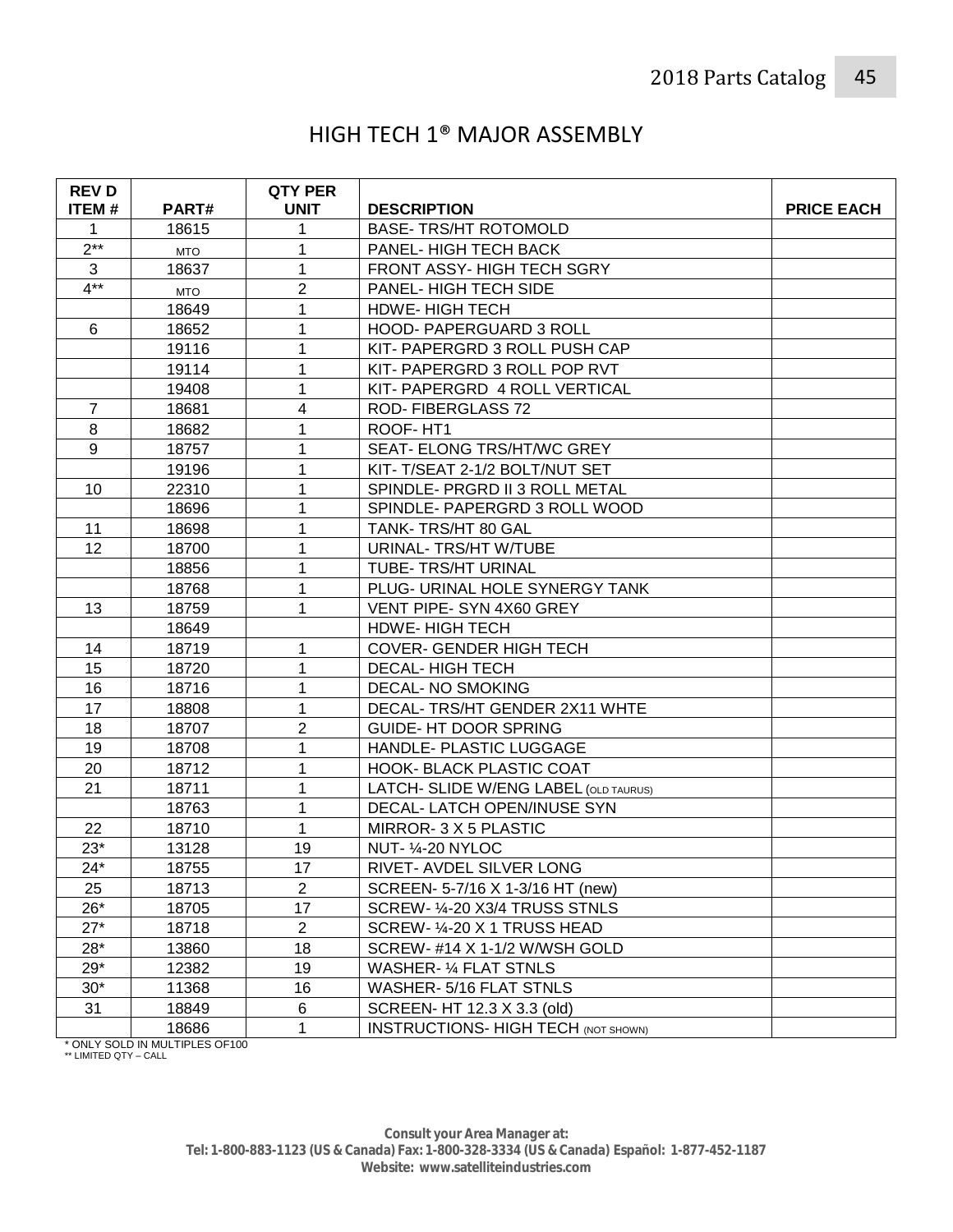

HIGH TECH 1® FRONT ASSEMBLE

**Visa / Mastercard / American Express / Discover** 

**\$25.00 Minimum Order ----- Prices and quantities subject to change / all prices are FOB FACTORY ----- Priced in U.S. Dollars 20% minimum restocking charge applies on returns**